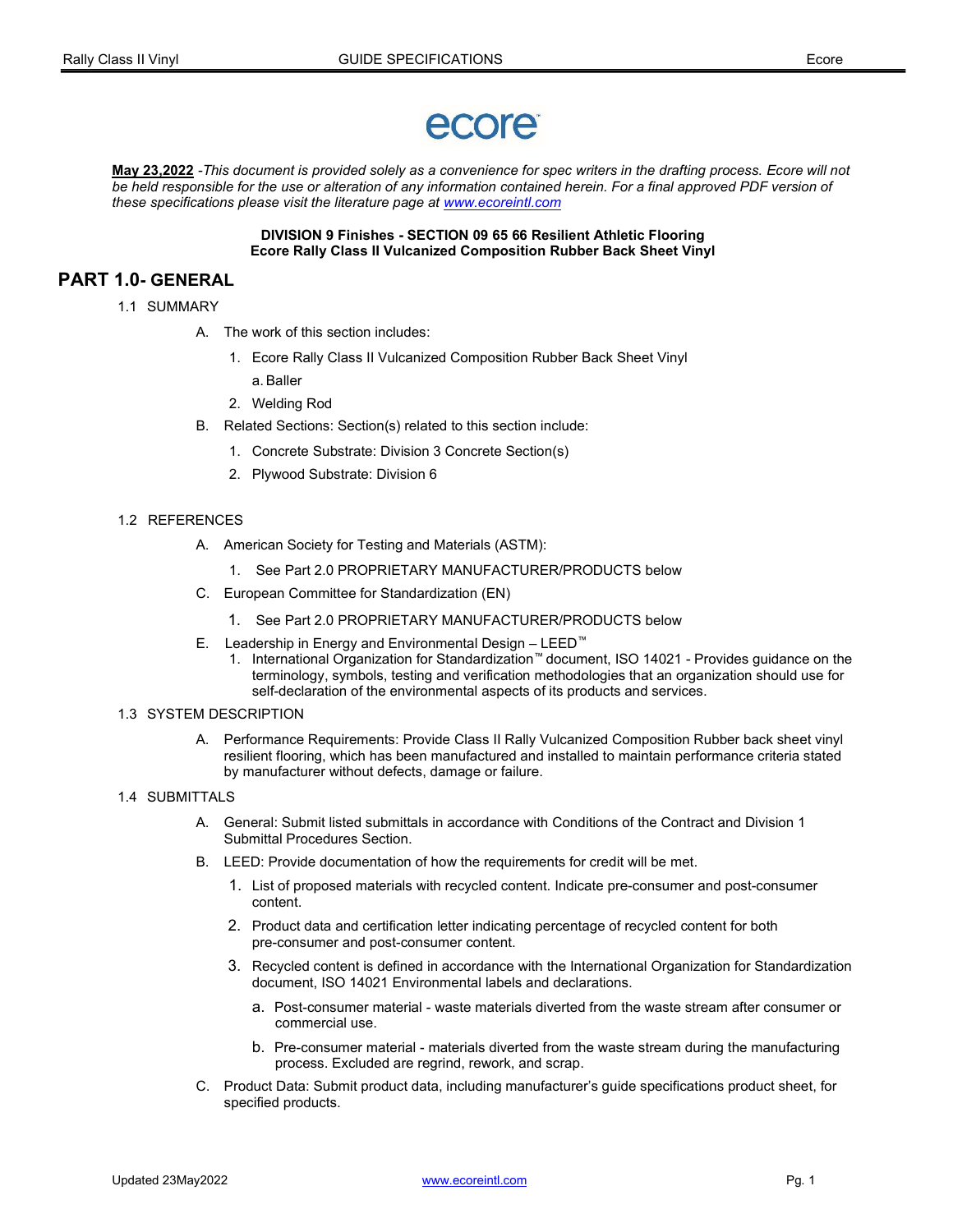- D. Shop Drawings: Submit shop drawings showing layout, profiles and product components, including anchorage, accessories, finish colors, patterns and textures.
- E. Samples: Submit selection and verification samples for finishes, colors and textures.
- F. Quality Assurance Submittals: Submit the following:
	- 1. Certificates: If required, certification of performance characteristics specified in this document shall be provided by the manufacturer.
	- 2. Manufacturer's Instructions: Manufacturer's installation instructions.

Specifier Note: Coordinate paragraph below with Part 3.5 Field Quality Requirements Article herein. Retain or delete as applicable.

- 3. Manufacturer's Field Reports: Manufacturer's field reports specified herein.
- G. Closeout Submittals: Submit the following:
	- 1. Operation and Maintenance Data: Operation and maintenance data for installed products in accordance with Division 1 Closeout Submittals (Maintenance Data and Operational Data) Section. Include methods for maintaining installed products and precautions against cleaning materials and methods detrimental to finishes and performance.
	- 2. Warranty: Warranty documents specified herein.

#### 1.5 QUALITY ASSURANCE

- A. Qualifications:
	- 1. Installer Qualifications: Installer experienced in performing work of this section who has specialized in installation of work similar to that required for this project.
		- a. Certificate: When requested, submit certificate indicating qualification.
	- 2. Manufacturer's Qualifications: Manufacturer capable of providing field service representation during construction and approving application method.

Specifier Note: Paragraph below should list obligations for compliance with specific code requirements particular to this section. General statements to comply with a particular code are typically addressed in Conditions of Contract and Division 1 Regulatory Requirements Section. Regulatory Requirements: [specify applicable requirements of regulatory agencies].

- B. Mock-Ups: Install at project site a job mock-up using acceptable products and manufacturer-approved installation methods. Obtain Owner and Architect's acceptance of finish color, texture and pattern, and workmanship standard. Comply with Division 1 Quality Control (Mock-Up Requirements) Section.
	- 1. Mock-Up Size: [specify mock-up size].
	- 2. Maintenance: Maintain mock-up during construction for workmanship comparison; remove and legally dispose of mock-up when no longer required.
	- 3. Incorporation: Mock-up may be incorporated into final construction upon Owner's approval.
- C. Pre-installation Meetings: Conduct pre-installation meeting to verify project requirements, substrate conditions, manufacturer's instructions and manufacturer's warranty requirements. Comply with Division 1 Project Management and Coordination (Project Meetings) Section.
- D. Pre-installation Testing: Conduct pre-installation testing as follows: [specify substrate testing; consult with flooring manufacturer].

#### 1.6 DELIVERY, STORAGE & HANDLING

- A. General: Comply with Division 1 Product Requirements Sections.
- B. Ordering: Comply with manufacturer's ordering instructions and lead time requirements to avoid construction delays.
- C. Delivery: Deliver materials in manufacturer's original, unopened, undamaged containers with identification labels intact.
- D. Storage and Protection: Store materials at temperature and humidity conditions recommended by manufacturer and protect from exposure to harmful weather conditions.
- 1.7 PROJECT CONDITIONS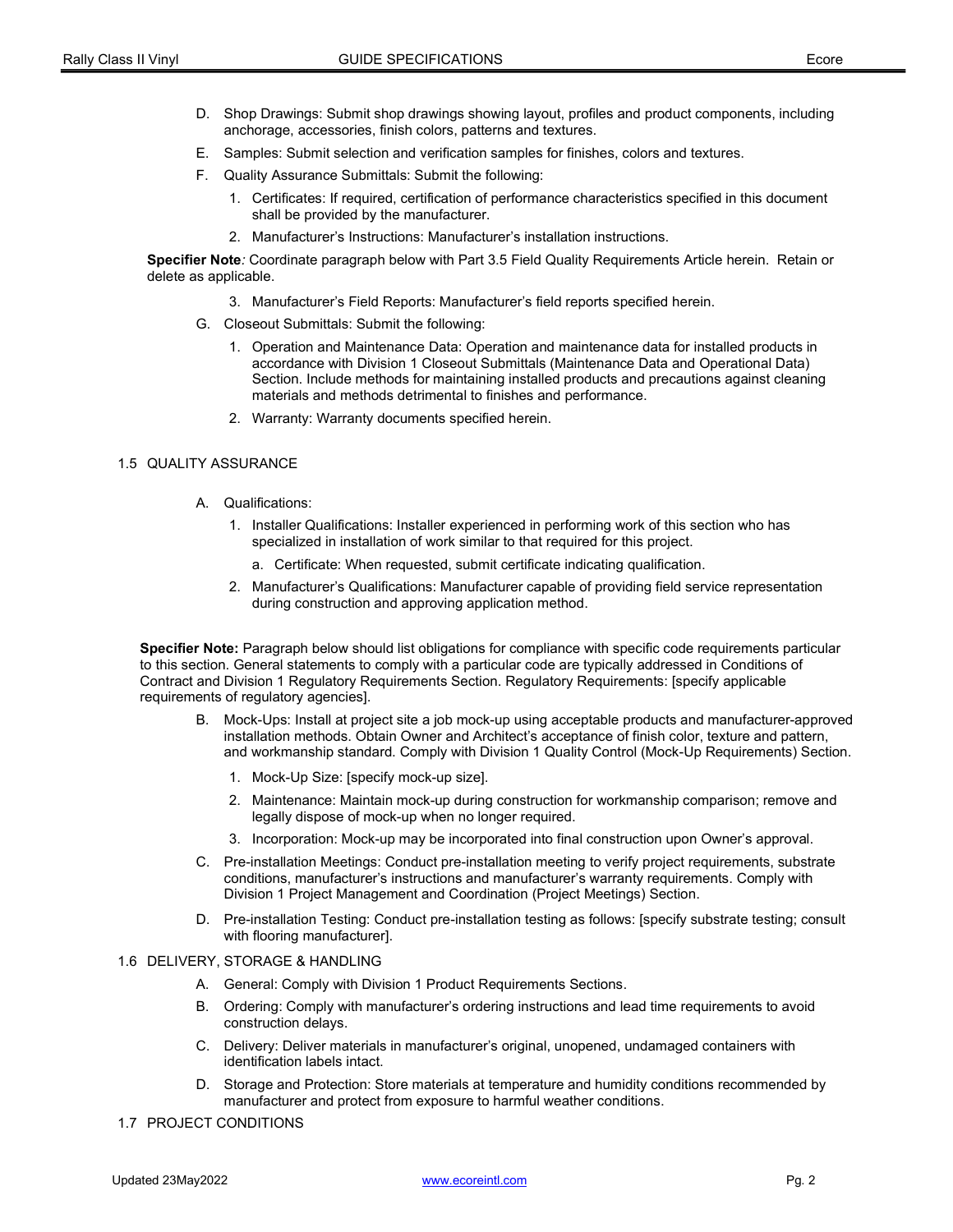- A. Temperature Requirements: Maintain air temperature in spaces where products will be installed for time period before, during and after installation as recommended by manufacturer.
- B. Field Measurements: Verify actual measurements/openings by field measurements before fabrication; show recorded measurements on shop drawings. Coordinate field measurements and fabrication schedule with construction progress to avoid construction delays.
- 1.8 WARRANTY
	- A. Project Warranty: Refer to Conditions of the Contract for project warranty provisions.
	- B. Manufacturer's Warranty: Submit, for Owner's acceptance, manufacturer's standard warranty document executed by authorized company official. Manufacturer's warranty is in addition to, and not a limitation of, other rights Owner may have under Contract Documents.

Specifier Note: Coordinate paragraph below with manufacturer's warranty requirements.

- 1. Warranty Period: Specify years commencing on Date of Substantial Completion.
- 1.9 MAINTENANCE
	- A. Extra Materials: Deliver to Owner extra materials from same production run as products installed. Package products with protective covering and identify with descriptive labels. Comply with Division 1 Closeout Submittals (Maintenance Materials) Section.
		- 1. Quantity: Furnish quantity of resilient flooring units equal to [specify %] of amount installed.
		- 2. Delivery, Storage and Protection: Comply with Owner's requirements for delivery, storage and protection of extra materials.
		- 3. Cleaning: Furnish flooring manufacturer's neutral cleaner for initial cleaning and maintenance of finished floor surface.

# PART 2.0 - PROPRIETARY MANUFACTURER/PRODUCTS

Specifier Note: Retain article below for proprietary method specification. Add product attributes performance characteristics, material standards and descriptions as applicable. Use of such phrases as "or equal" or "or approved equal" or similar phrases may cause ambiguity in specifications. Such phrases require verification (procedural, legal and regulatory) and assignment of responsibility for determining "or equal" products.

- 2.1 MANUFACTURER: Ecore
	- A. Address: 715 Fountain Ave., Lancaster, PA 17601; Telephone: (800) 322-1923, (717) 295-3400; Fax: (717) 295-3414; Email: info@ecoreintl.com
- 2.2 PROPRIETARY PRODUCT(S)
	- A. Flooring manufactured by Ecore.
		- 1. Ecore Rally Class II Vulcanized Composition Rubber Back Sheet Vinyl a. Baller
		- 2. Weld Rod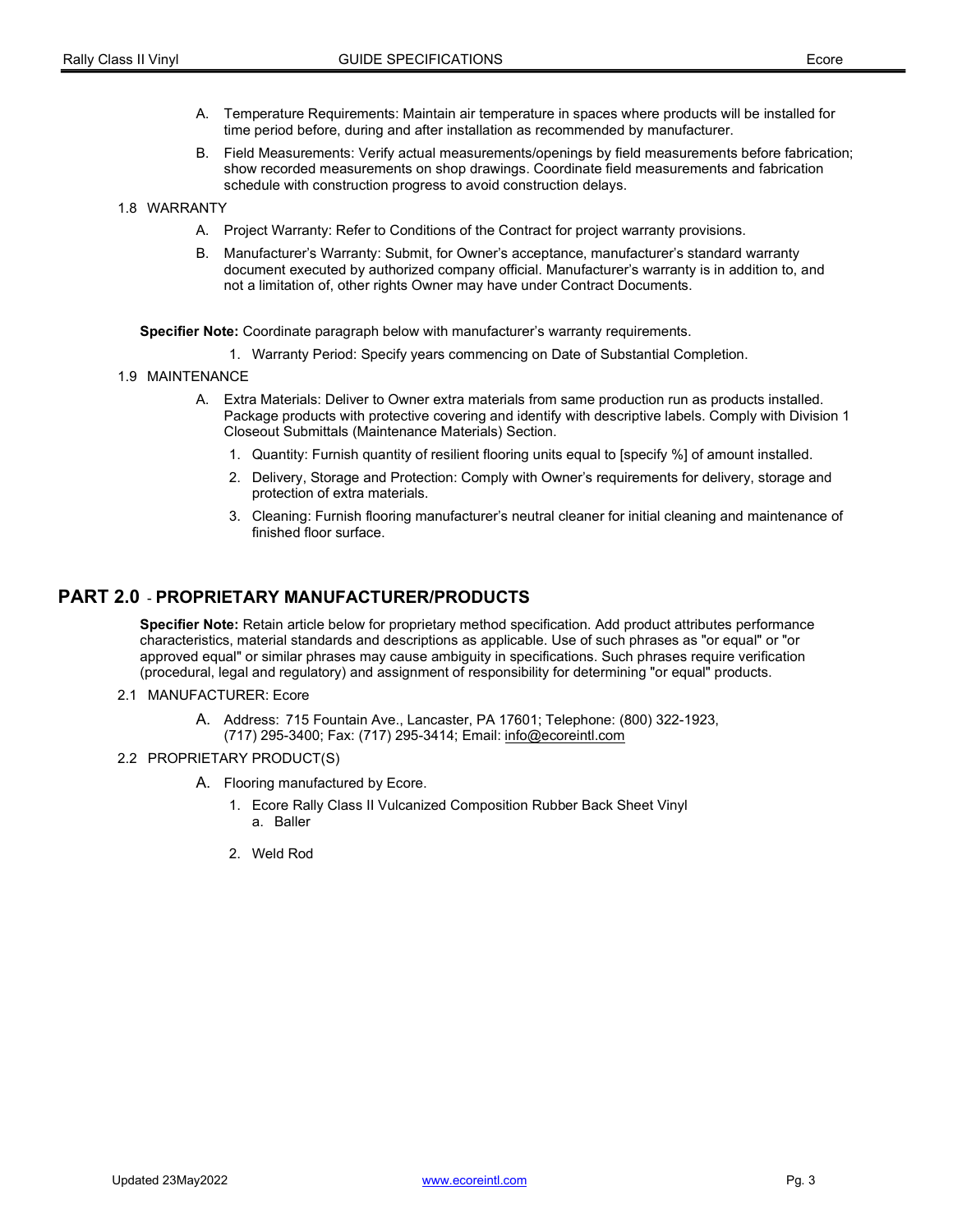## 2.3.1 Ecore Rally Class II Vulcanized Composition Rubber Back Sheet Vinyl Flooring

# Ecore Rally Class II Vulcanized Composition Rubber Back Sheet Vinyl Flooring **Baller**

# 12mm Base Layer / 2mm Surface Wear Layer

High quality post-consumer Vulcanized Composition Rubber granules encapsulated in a wear and water-resistant elastomeric network, fusion bonded to a heterogeneous vinyl wear layer with a urethane topcoat

| <b>Performance Criteria</b>               | <b>Test Method</b>          | <b>Typical Result</b>               |
|-------------------------------------------|-----------------------------|-------------------------------------|
| <b>Static Load Limit</b>                  | ASTM F970 @ 250PSI          | 0.010"                              |
| Slip Resistance / Coefficient of Friction | ASTM D2047                  | > 0.8                               |
| <b>Chemical Resistance</b>                | ASTM F925                   | Good                                |
| <b>Abrasion Resistance</b>                | ASTM D3389 / EN 649         | Pass                                |
| Flammability - Critical Radiant Flux      | <b>ASTM E648 / NFPA 253</b> | Class I                             |
| Flammability - "Pill Test"                | <b>ASTM D2859</b>           | Pass                                |
| Resistance to Light                       | ASTM F-1515 / ISO 105-B02   | Pass                                |
| Resistance to Heat                        | <b>ASTM F1514</b>           | Pass                                |
| VOC's / FloorScore / CHPS / CA 01350      | <b>ASTM D-5116</b>          | Pass                                |
| <b>Recycled Content</b>                   | Manufacturer                | 77%                                 |
| Dynamic Rolling Load                      | <b>ASTM F2753</b>           | Pass                                |
| g-max                                     | Clegg                       | 149 Average                         |
| Force Reduction (20 kg mass)              | ASTM F2569 / EN 14808       | Class 2                             |
| Vertical Deflection / Deformation         | ASTM F2157 / EN 14809       | Pass                                |
| Vertical Ball Rebound                     | ASTM F2117 / EN 12235       | Pass                                |
| Slip Resistance / British Pendulum        | ASTM E-303 / EN 13086       | Pass                                |
| Impact Insulation Class (IIC)             | ASTM E-492                  | (6" concrete, no ceiling)<br>58     |
| Airborne Sound Transmission (STC)         | ASTM E-90                   | (6" concrete, no ceiling)<br>52     |
| Delta IIC (floor coverings)               | <b>ASTM E-2179</b>          | (6" concrete, no ceiling)<br>25     |
| Noise Reduction Coefficient (NRC)         | ASTM C-423                  | 0.1                                 |
| High Frequency IIC (HIIC)                 |                             | (6" concrete, no ceiling)<br>71     |
| Delta HIIC                                |                             | (6" concrete, no ceiling)<br>42     |
| Sounds Absorption Average (SAA)           |                             | 0.09                                |
| <b>Roll Dimensions</b>                    | Manufacturer                | Thickness 14mm x Width 70in (1.78m) |
| <b>Standard Tolerance Width</b>           | Manufacturer                | Width: +3/4in (19mm); - 0in         |
| <b>Standard Tolerance Length</b>          | Manufacturer                | Length: +1%; - 0%                   |
| <b>Standard Tolerance Thickness</b>       | Manufacturer                | Thickness: ± 0.4 mm                 |

## 2.3.2 Ecore Rally Class II Weld Rod

| <b>Ecore Rally Class II Baller Weld Rod</b> |                                                                            |  |
|---------------------------------------------|----------------------------------------------------------------------------|--|
| Material                                    | Vinvl                                                                      |  |
| <b>Dimensions</b>                           | 3mm diameter rod x 166 LF [50.6 m] spool. Custom<br>lengths not available. |  |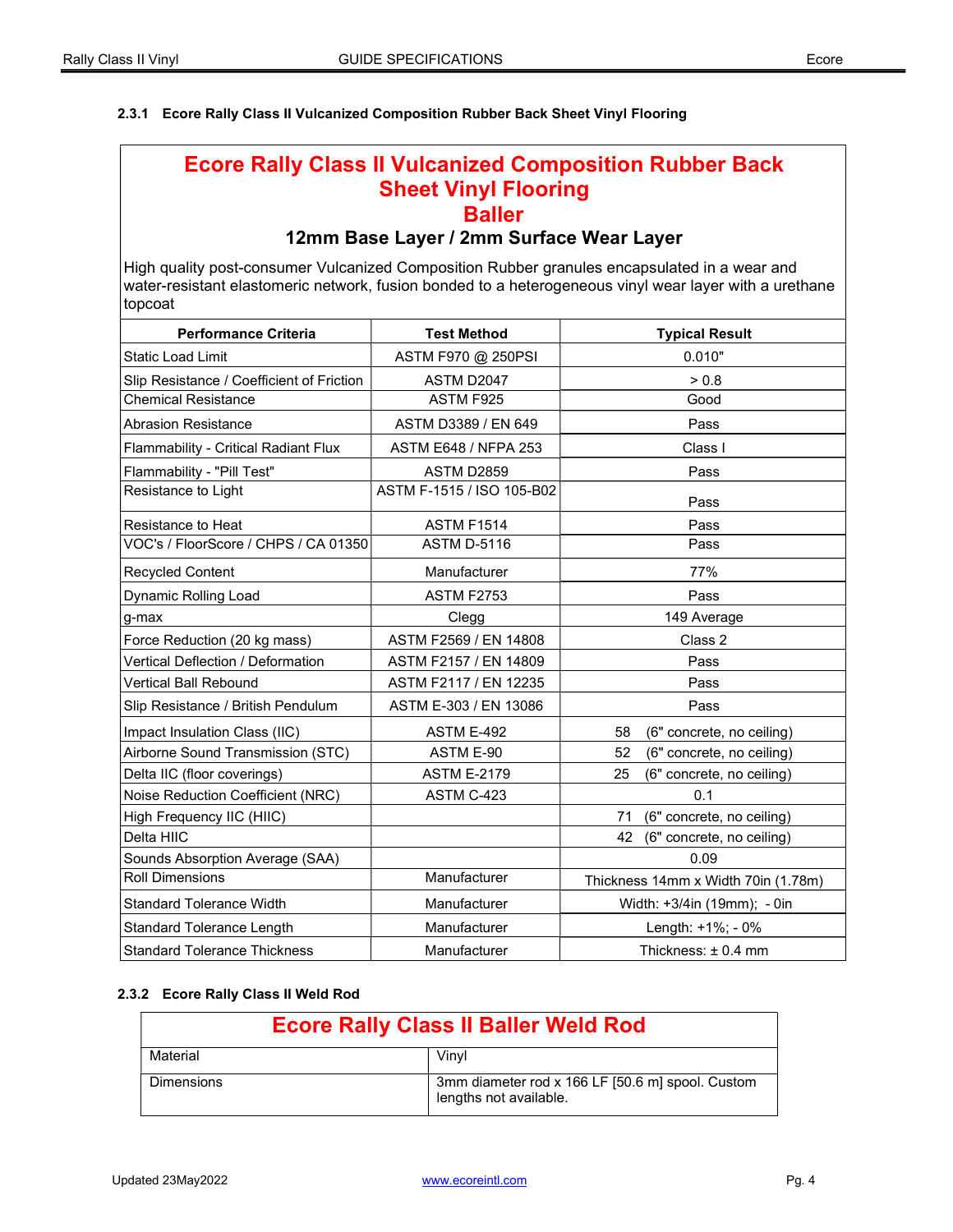#### 2.4 PRODUCT SUBSTITUTIONS

A. Substitutions: No substitutions permitted.

#### 2.5 RELATED MATERIALS

A. Related Materials: Refer to other sections listed in Related Sections paragraph herein for related materials.

#### 2.6 SOURCE QUALITY

A. Source Quality: Obtain Vinyl Composition Rubber Back resilient flooring materials from a single manufacturer.

# PART 3.0 - EXECUTION

Specifier Note: Revise article below to suit project requirements and specifier's practice.

#### 3.1 MANUFACTURER'S INSTRUCTIONS

A. Compliance: Comply with manufacturer's product data, including product technical bulletins, product catalog installation instructions and product carton instructions for installation.

#### 3.2 EXAMINATION

A. Site Verification of Conditions: Verify substrate conditions, which have been previously installed under other sections, are acceptable for product installation in accordance with manufacturer's instructions.

#### 3.3 PREPARATION

A. Surface Preparation: [specify applicable product preparation requirements].

Specifier Note: Coordinate article below with manufacturer's recommended installation details and requirements.

#### 3.4 ERECTION/INSTALLATION/APPLICATION/CONSTRUCTION

- A. Rubber Back Vinyl Flooring Installation: Comply with Ecore Technical Manual for installation procedures and techniques.
- B. Finish Color/Textures/Patterns: [specify installation finishes coordinated with finishes specified in Part 2 Products].
- C. Related Products Installation: Refer to other sections listed in Related Sections paragraph herein for related products installation.

#### 3.5 FIELD QUALITY REQUIREMENTS

Specifier Note: Edit paragraph below. Establish number and duration of periodic site visits with Owner and manufacturer, and specify below. Consult with manufacturer for services required. Coordinate paragraph below with Division 1 Quality Assurance Section and Part 1 Quality Assurance Submittals herein. Delete if manufacturer's field service not required.

- A. Manufacturer's Field Services: Upon Owner's request, provide manufacturer's field service consisting of product use recommendations and periodic site visit for inspection of product installation in accordance with manufacturer's instructions.
	- 1. Site Visits: [specify number and duration of periodic site visits].

#### 3.6 CLEANING

A. Cleaning: Remove temporary coverings and protection of adjacent work areas. Repair or replace damaged installed products. Clean installed products in accordance with manufacturer's instructions prior to Owner's acceptance. Remove construction debris from project site and legally dispose of debris.

#### 3.7 PROTECTION